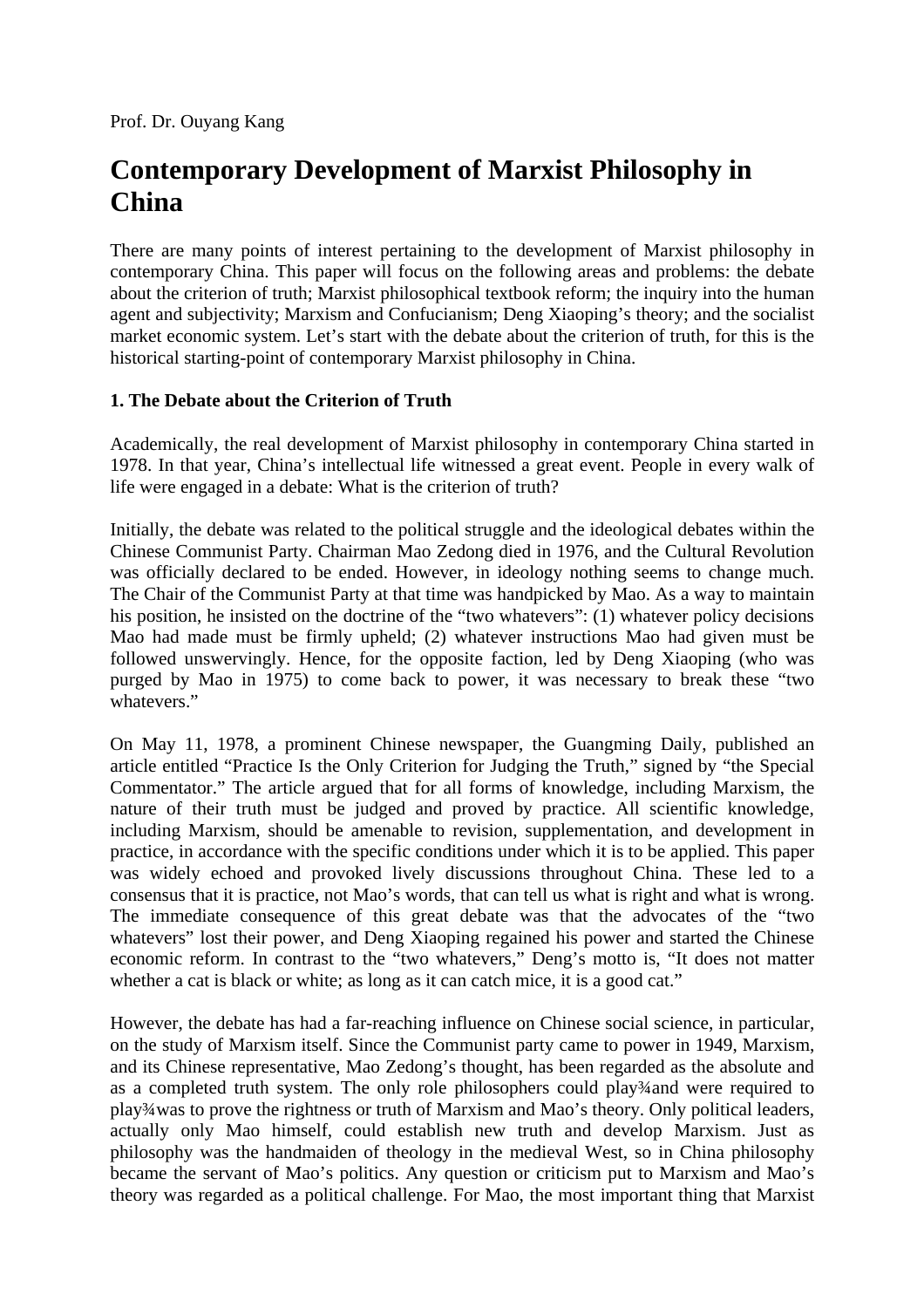philosophy can teach is its theory of class struggle and the theory of proletarian dictatorship. Mao's philosophy actually became a kind of "Struggle Philosophy."

Now the debate about the criterion of truth and the establishment of practice as that criterion broke this myth of Marxism and of Mao's theory. Marxism became a subject that could be reflected upon, examined, renewed, and developed. The truth-criterion discussion of 1978 was indeed a movement of enlightenment, a movement of thought liberation. It paved the way for contemporary China's economic development, and it also paved the way for any possible new contributions to Marxism. It used to be the case that one could only "insist" on Marxism; now we could "develop" Marxism, and many now believed that only by developing Marxist philosophy could one really insist on it. It used to be the case that academic philosophy was always subordinate to the leaders' thought and did not have any independent status. Since 1978, however, philosophical research has won a relatively independent academic position.

# **2. Reform of the Philosophical Textbook**

The immediate effect of these developments for Chinese Marxism was the publication of new editions of the Marxist textbook. One would think that a new edition of a textbook is a matter of pedagogy, of the teaching of philosophy, rather than a matter of philosophical development, or development in philosophical thought. This is not the case in China, however. For, generally speaking, it is only the Marxism embodied in the textbook that is regarded as the orthodox Marxism, the "true" Marxism that should be learned. A change in the textbook means therefore a change of attitude towards Marxism. To a great extent, the changes of the textbook mirror the situation of Marxist philosophical research. To get a new edition of the Marxist textbook published, what is essential is not the approval of the referees, but that of the government. Now the situation has changed significantly, yet the reform and reconstruction of the official textbook is still regarded as an important aspect of the progress of Marxist philosophy.

Until 1978, the main textbook of Marxist philosophy in China was Dialectical Materialism and Historical Materialism (edited by Ai Siqi, the former leader of the Party School of the Communist Party). Its contents and structure were basically transplanted and transferred from the textbook of Marxist philosophy in the former Soviet Union, and it was deeply influenced by Stalinist dogmatism. Though political relations between the Soviet Union and China were broken in the early 1960s, this type of official philosophical textbook had remained unchanged.

Since 1978, Chinese philosophers have introduced important modifications or re-formulations to different aspects and levels of Marxist philosophy.

First, breaking away from the constraint of the traditional textbook, they returned to the original works of Marx, Engels, and Lenin. Many concepts have been redefined, such as matter, consciousness, existence, spirit, static, motion, ideals, struggle, social existence, social consciousness, knowledge, truth, practice. Various basic views and positions were reevaluated, such as, "the basic problem of philosophy," "the challenge of epistemological skepticism," "the relationship between dialectics and metaphysics," "the relationship between materialism and idealism," "the basic contradictions in human society," "epistemological methods," and so on. Some Marxist theories were abandoned, whereas others were reformulated.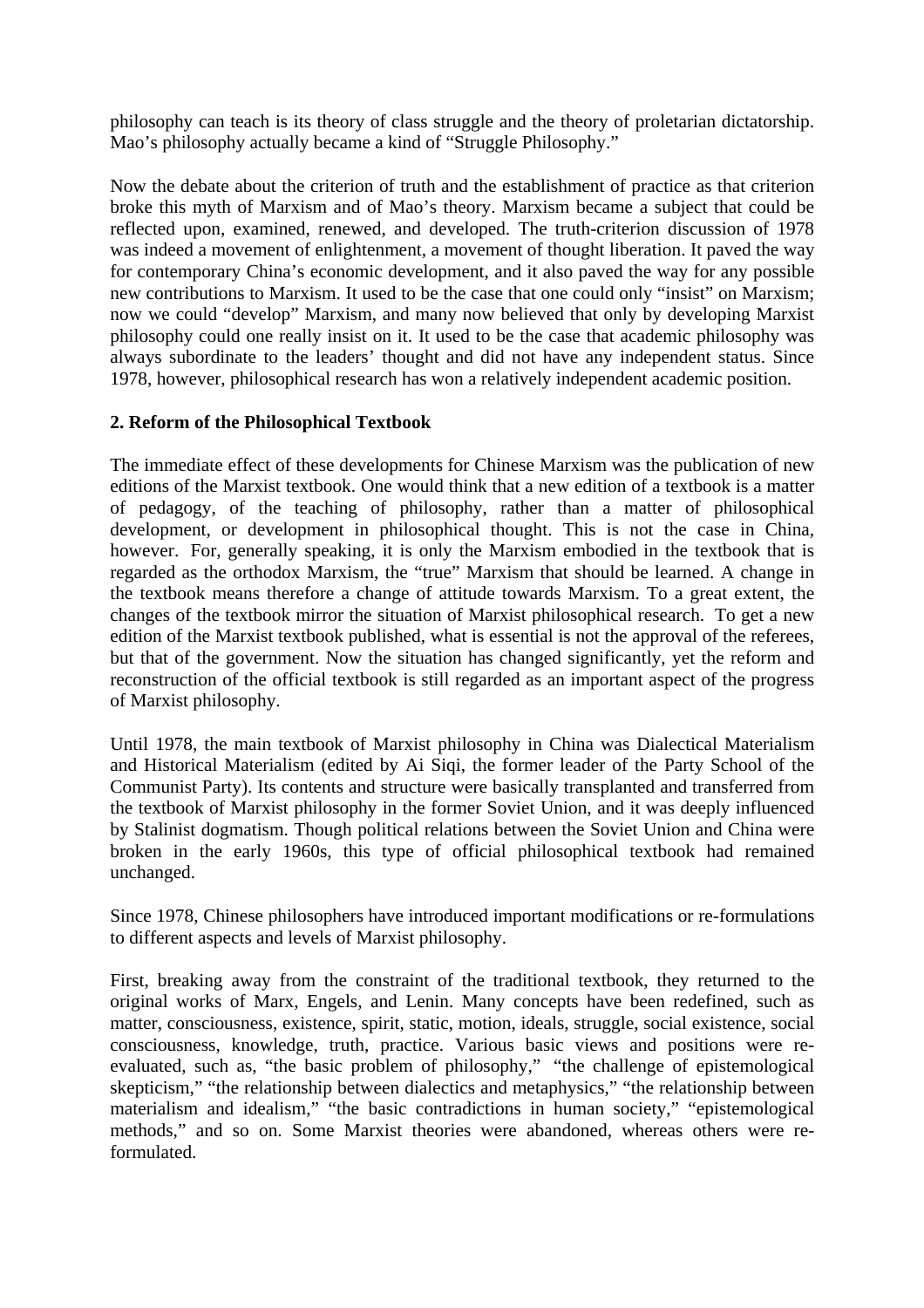Second, many new concepts and views, mainly derived from Western philosophy and/or sciences, were introduced into the Marxist philosophic textbook, including concepts such as: subject and subjectivity, object and objectivity, medium, element, structure, function, information, feedback, control, social system, social organism, purpose, emotion, will, cognitive model, thinking world, value, evaluation, and so on; and views such as: "the idealist way and the practical way of human understanding of the World"; "the interactive law between subject and object"; "the farsightedness, selection, and creativity of human cognition"; "subjective principle and the system principle in cognition"; "the unity of truth and value", "the concrete and historical unity among Truth, Good, and Beauty." Some new research methods were transplanted, and applied to Marxist philosophical research, for example, the methods of genetic theory, atomic analysis, constructive explanation, and functional analysis.

Third, many new domains have been explored, and many new branches have been introduced and developed, for example, axiology, theory of practice, philosophical methodology, philosophical anthropology, the theory of social organisms, the theory of social control, the genetic theory of cognition, the theory of cognitive evolution, philosophy of man, philosophy of science, philosophy of humanities and social science, scientific epistemology, social epistemology, philosophy of daily life, feminist philosophy, philosophy of environment and ecology, and so on.

These philosophical achievements provided the new foundation to the textbook reform and reconstruction of Marxism in China. There are many textbooks with different outlooks. I would like to mention briefly the following four that are the most influential.

a. Dialectic Materialism and Historical Materialism, editor-in-chief, Xiao Qian, a professor at the People's University of China. The book maintains the main structure of Ai Siqi's textbook but thoroughly absorbs the new achievements of the sciences. It includes sub-divisions such as materialism, dialectics, and epistemology, theory of society and history, and methodology. It is the most influential textbook of Marxist philosophy in China. The problem of this book is that some of the new contents of the philosophy could not find their suitable place in the old system.

b. The Basic Principles of Marxist Philosophy, chief editor, Gao Qinghai, a professor at Jilin University. It is based on the historical development of Western philosophy and of Marxist philosophy. The major strength of the book lies in its attempt to locate the historical sources of the main philosophical concepts and its emphasis on understanding Marxist philosophy historically. The problem of this book is its difficulty in distinguishing the content of Marxist philosophy from that of Western philosophy. The other problem is that it is too historical, and somewhat weak in the construction of philosophical arguments.

c. Professor Huang Danshen, of Beijing University, tries to compile a system of Marxist philosophy according to his understanding of Lenin's Philosophical Notebooks. The structure of his textbook system is based on 36 pairs of concepts. Since Lenin's philosophical notebooks are his reading notes on Hegel's Logic, Huang's plan carries the obvious influence of Hegel's philosophy. The other problem of his system is that 36 pairs of concepts are not enough to include all aspects of philosophy.

d. Professor Xia Zhentao of the People's University of China, and Ouyang Kang [the present author], a professor at Wuhan University, have created another new system of Marxist philosophy according to their understanding to Karl Marx's "Practical Materialism." We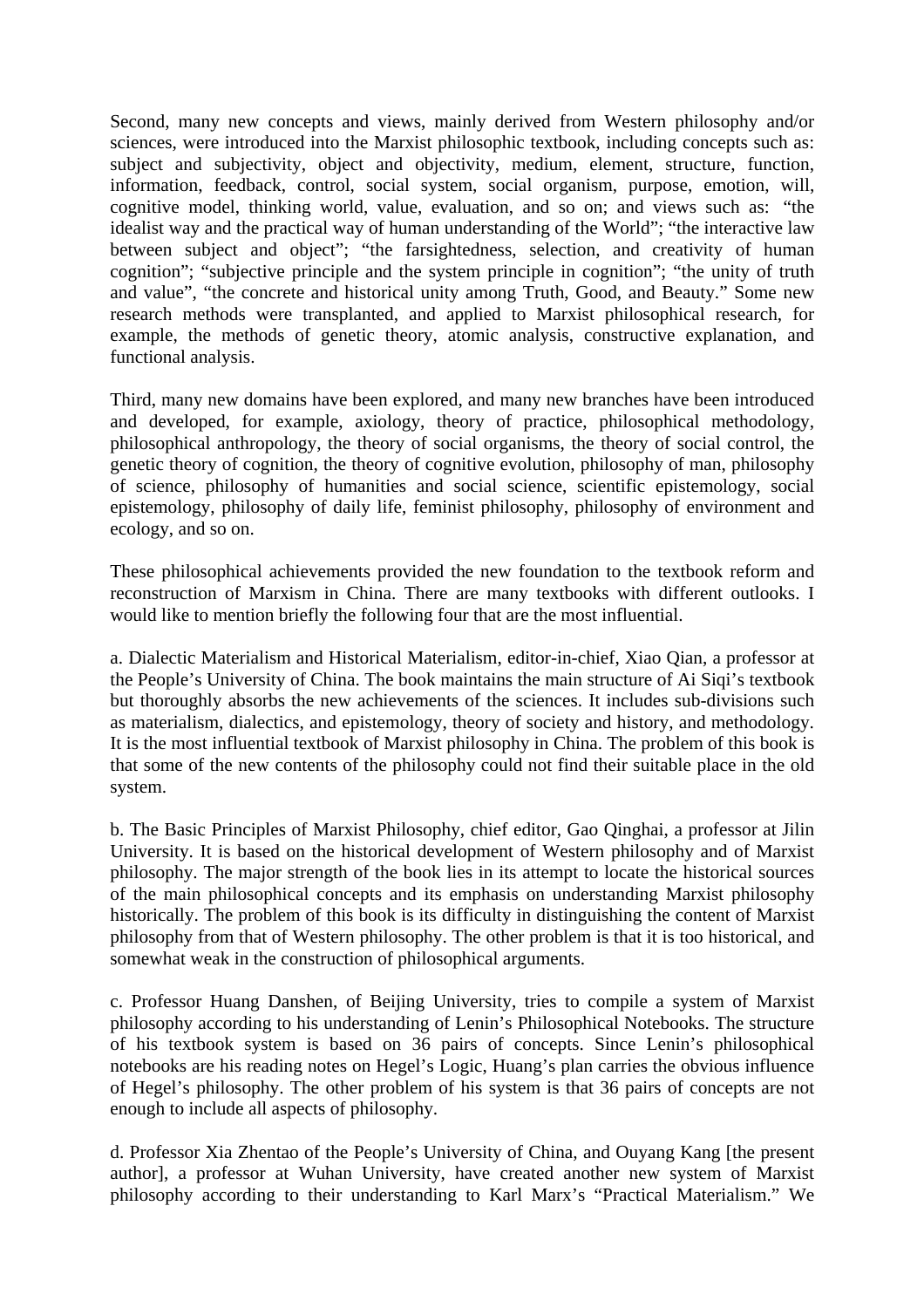understand that the major characteristic of Marxist philosophy is its emphasis on "practice." This is also the basic point of difference between Marxist and non-Marxist philosophy. It is a fact that Karl Marx never called his philosophy dialectical materialism or historical materialism; instead he referred to it as "Practical Materialism" in his Economic and Philosophic Manuscripts (1844). His most famous sentence was the one that appeared on his tombstone: "Philosophers only explain the world, but the problem is to change it." Based on Marx's ideas, we developed a comprehensive understanding of the concept of "practice" and redefined the nature of Marxist philosophy as a kind of Dialectical, Historical, Humanistic, and Practical Materialism. Marxist philosophy is a philosophy of the relationship between Man and the World. The highest function of Marxist philosophy is to help people to recognize, to understand, to evaluate, to control, to develop, and to deal with this relationship more rationally and more efficiently. The new outlook of Marxist philosophy will be a kind of new Subjective-Methodological system.

At the present time, the reform and the reconstruction of the textbook of Marxist philosophy is still going on. We believe that further developments of Marxist philosophy in China should be individualized and personalized, rather than following a unified pattern. Different Marxist philosophers should be encouraged to develop their own philosophical systems based on their own understanding of Marxist philosophy, and they should use their special research methodology.

## **3. Exploring the Human Agent and Subjectivity**

In the past, human beings had little standing in Chinese Marxist philosophy. Even when the notion of man was mentioned occasionally, it mainly referred to the collective, group, class and nation, but not to the individual. This has been criticized as "stressing nature but forgetting man" – i.e., stressing the collective man but forgetting the individual person. Now it is agreed that the individual human being should be the main topic of Marxist philosophy.

With the publication of Marx's newly discovered Economic and Philosophic Manuscripts,\* Chinese philosophers have become more interested in the problems of humanism and alienation. Some claim that the individual human being should be the starting point of Marxist philosophy. Others think that problems of the individual human being should be the highest target, the primary task, the central subject-matter and the final destination of Marxist philosophy. Still others suggest that humanism can be included in Marxism if it is defined as a basis for ethical consideration. The discussion, however, suffered a setback in the antiliberalism movement of 1984.

Another related topic is subjectivity. Both subject and object are new concepts of Chinese Marxist philosophy that did not appear in the old philosophical textbook. In the 1980s, discussion of this issue was not limited to Marxist philosophy, but was also found in the literatures of critical theory, ethics, aesthetics, and so on. Why were Chinese intellectuals so interested in the problems of subject, subjectivity, and the subjective principle? The answer is that in discussing subjectivity, the central philosophical position of the individual human being could be established. There are many different positions in the inquiry into subjectivity. Some argue against it on the ground that to emphasize subjectivity would lead to the denial of cognitive objectivity. Others, on the other hand, push the subjective principle to the extreme of advocating an absolute free will. My M.A. thesis is entitled "On Subjective Ability," and I have published many papers on this topic. I believe that the subjective movement in contemporary Chinese philosophy was actually a thought liberation movement.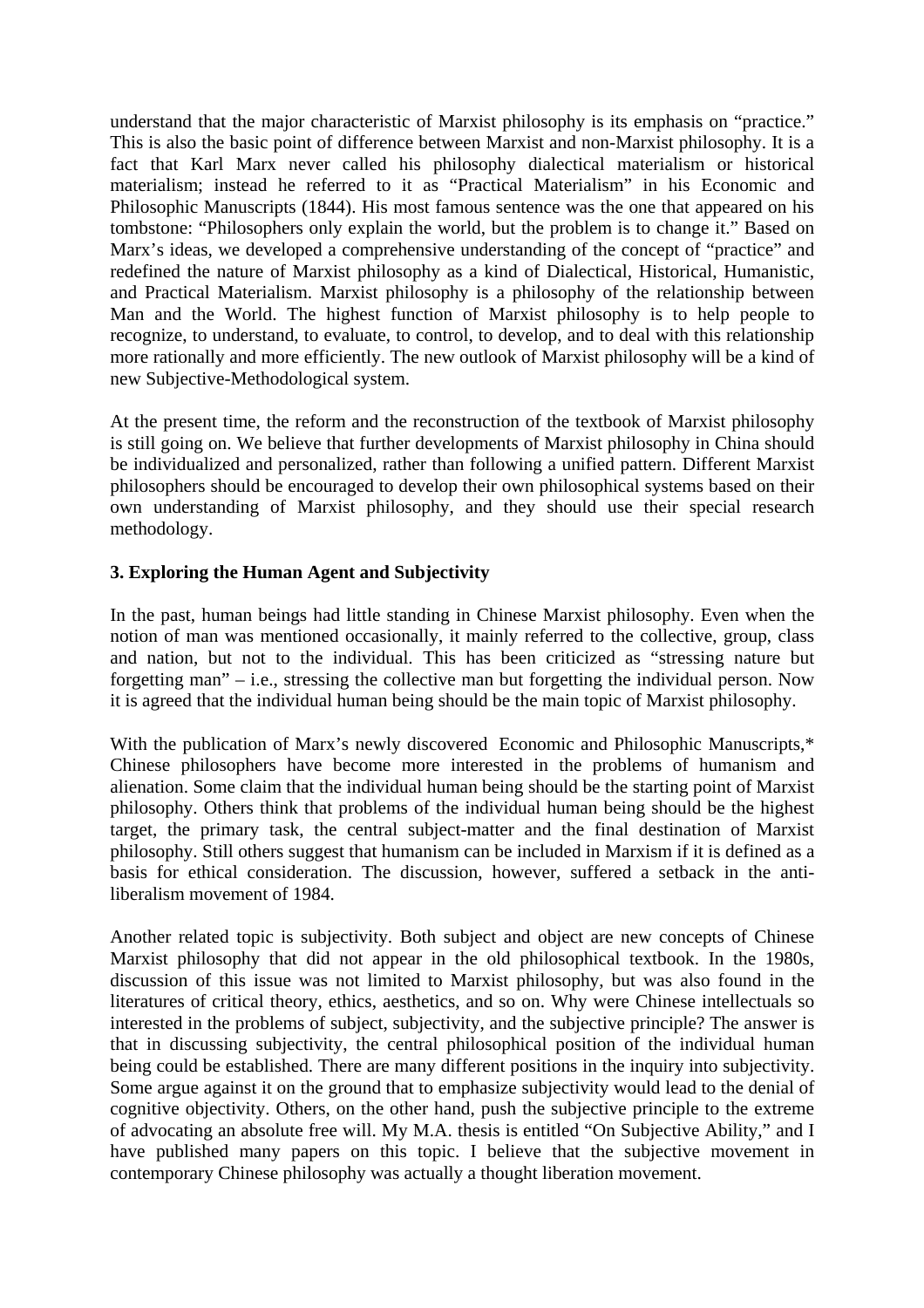In May 1997, Professor Huang Danshen of Beijing University organized a National Association of the Philosophy of Man, which held its first conference in Beijing. The Philosophy of Man has become a very hot topic in China today. One strong feature is to connect this topic with the new outlook of Marxist philosophy. Some claim that the Philosophy of Man is the hallmark of contemporary Marxist philosophy. Others think that the Philosophy of Man is only a part of Marxist philosophy. Nevertheless, the efforts to establish the Philosophy of Man have stimulated much philosophical research and have greatly extended the development of Marxist philosophy in China.

#### **4. Marxist Philosophy and Confucianism**

How should Marxist philosophy deal with its relationship to the traditional Chinese value system?

The controversy between traditionalism and anti-traditionalism has been hot in modern China for many decades. Since the New Cultural Movement of May 4, 1919, anti-traditionalism was the main trend. To some, revolution means rejecting traditional Chinese culture, especially Confucianism. Mao Zedong was deeply influenced by traditional Chinese culture in his early years. But one of the most important aims of his Cultural Revolution was to get rid of Confucianism, and even of all traditional Chinese culture. Traditional Chinese culture is regarded as an obstacle to China's modernization. Others looked down upon Chinese philosophy, and believed that Chinese philosophy was not mature, and that it lacked logic. They admired only Western civilization and philosophy. Meanwhile, the more traditionallyminded scholars insisted that Chinese culture and philosophy should be the mainstream in China. Now the problem is whether it is possible to combine Marxist philosophy with traditional Chinese culture. Can Marxist philosophy be developed without learning from Chinese culture and philosophy? How can Marxist philosophy become intrinsic to contemporary Chinese culture? How can Marxist philosophy find its foundation and roots in Chinese soil? Almost all Chinese philosophers now realize the necessity of combining Marxist philosophy and traditional Chinese philosophy. Integrating Chinese philosophy and culture into Marxist philosophy is the necessary way to develop Marxist philosophy in China. It is also the necessary way to discover and recognize the contemporary meaning of traditional Chinese culture and philosophy. There are many positive elements in traditional Chinese culture and philosophy that may be profitably absorbed into Marxist philosophy. Here we briefly list some of them:

#### *The idea of the unity of Man and Heaven (Nature)*

Now our entire world is deeply involved in the ecological controversy surrounding the relationship between Man and Nature. The sharp opposition between man and nature has been characteristic of much traditional Western culture and philosophy, and Marxism itself is a product of that tradition. To find possible ways to achieve a harmony of man and nature has from the beginning been a basic theme in traditional Chinese philosophy. Chinese philosophers insisted that nature is to be regarded not as the slave of man but as the equal partner in human life and in the formation of humanity. Man should stay on good terms with nature. Human beings should respect and protect nature. To protect nature is to protect the necessary environment of human life. Traditional Chinese philosophy is full of ecological insights and anticipations. The same ecological concerns can be found in Karl Marx's Economic and Philosophic Manuscripts.

## *The outlook and method of the Mean (Zhong Yong).*

The Mean, also called "the Impartiality" or "the Doctrine of the Mean," is the Middle Way.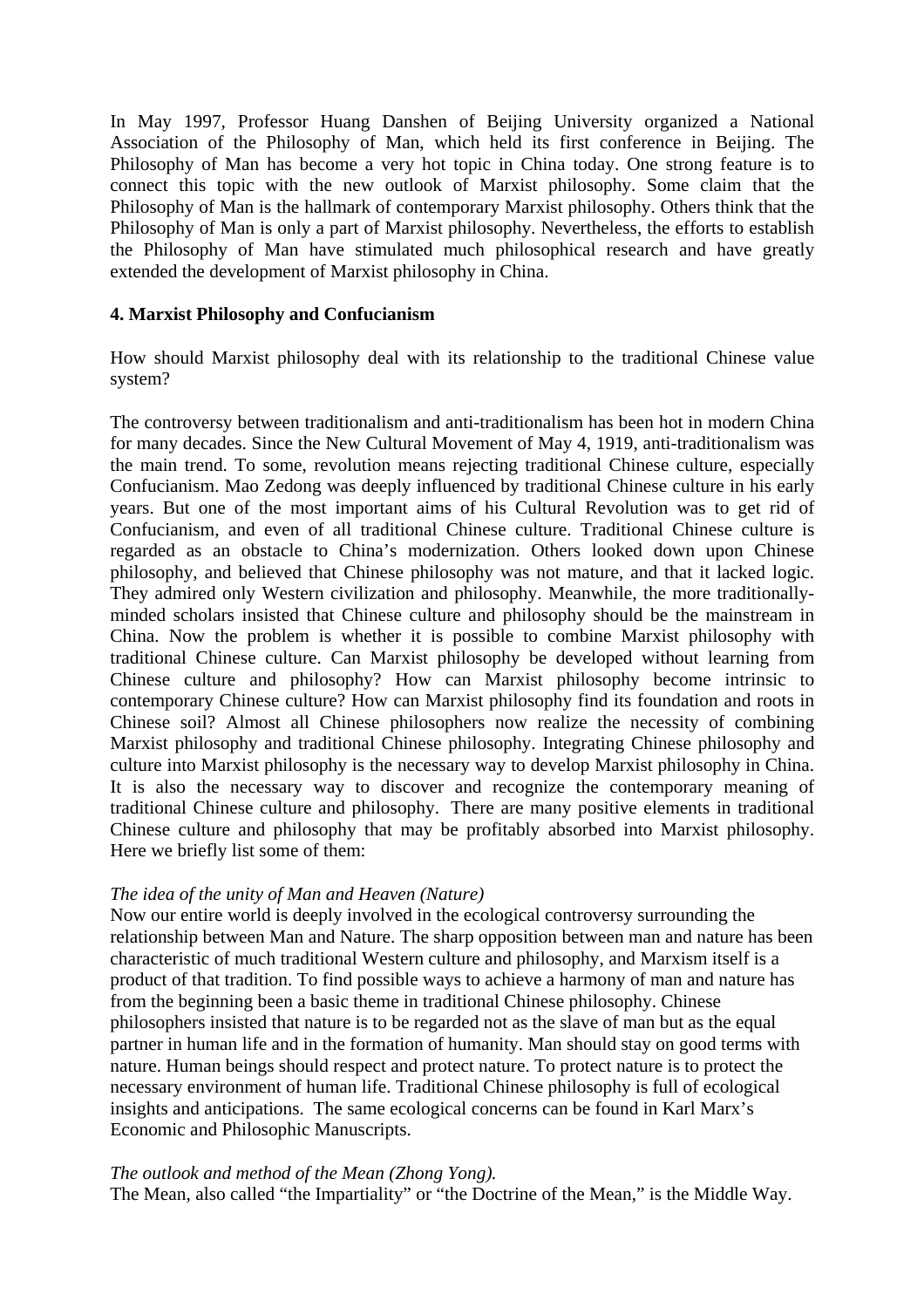Epistemologically, the method of the Mean seeks to master the object in a complete and rounded way by avoiding any kind of extreme, excess, and partiality. In the context of social life, the Middle Way prescribes that each human being should form his own judgment regardless of the opinions of others.

#### *Harmony among peoples*

Chinese philosophy emphasizes peace and harmony among peoples and condemns irrational and unnecessary conflicts and unjust wars. Chinese philosophers insisted that human beings should respect and help each other. And their harmonious relationship is to be based on the common understanding of virtues. Rulers should treat their people as they treat their children. To show respect to the old and to protect youth were regarded as the basic virtues in ancient China. Traditional Chinese virtues, such as diligence and filial piety, have their contemporary meanings in today's human life and should become the intrinsic content of Marxist ethics.

Recently there have been heated discussions on Asian Values in the East and also in the West. It is generally agreed that Confucianism is the main core of Asian values, which include in particular "Family Values." Many Chinese philosophers believe that the teachings of traditional Chinese philosophy could still be applicable to human life today. They retain their relevance in contemporary world culture.

## **5. Deng Xiaoping Theory**

Deng Xiaoping theory is regarded as the new stage and new outlook of Marxist philosophy in contemporary China. It is the guiding ideology in building Socialism with Chinese Characteristics. Deng's thought has been intensively studied.

I think that the most important contributions of Deng Xiaoping theory lie in the liberation of the human spirit in contemporary China. The core and key point of Deng's theory is "emancipating the mind" and "seeking truth from facts." Seeking truth from facts is the quintessence of Marxism-Leninism and Mao Zedong Thought. Deng emphasized this in 1978 and used it to counter the "two whatevers," thus opening up a new area for China. It was called the first Spirit Liberation Movement in China. After the political incidents in 1989, there were some arguments about where China should go, especially whether China should continue its reform and open policy. Deng stressed the emancipation of the mind in his trip to South China in 1992. This affirmation cleared up many important misconceptions about Socialism, and advanced the reform to a new stage. This was called the second Spirit Liberation Movement, which initiated the socialist market system in China. After Deng's death, there have been some debates regarding his theory and practice. Secretary-General Jiang Zemin and the central committee of CPC stressed these two aspects again in its 15th National Congress in September 1997. This was regarded as the third Spirit Liberation in today's China.

Deng Xiaoping's other important contribution to Marxist philosophy is to establish a new criterion for socialist theories. He claimed that the fundamental questions we should ask about socialism are what socialism is and how to build it. He raised three fundamental criteria for judging a proposal or a policy: whether it is favorable for promoting growth of the productive forces in a socialist society, whether it is favorable for increasing the overall strength of the socialist state, and whether it is favorable for raising the people's living standards. The criteria were called the "three favorables." By these three value criteria, people could actually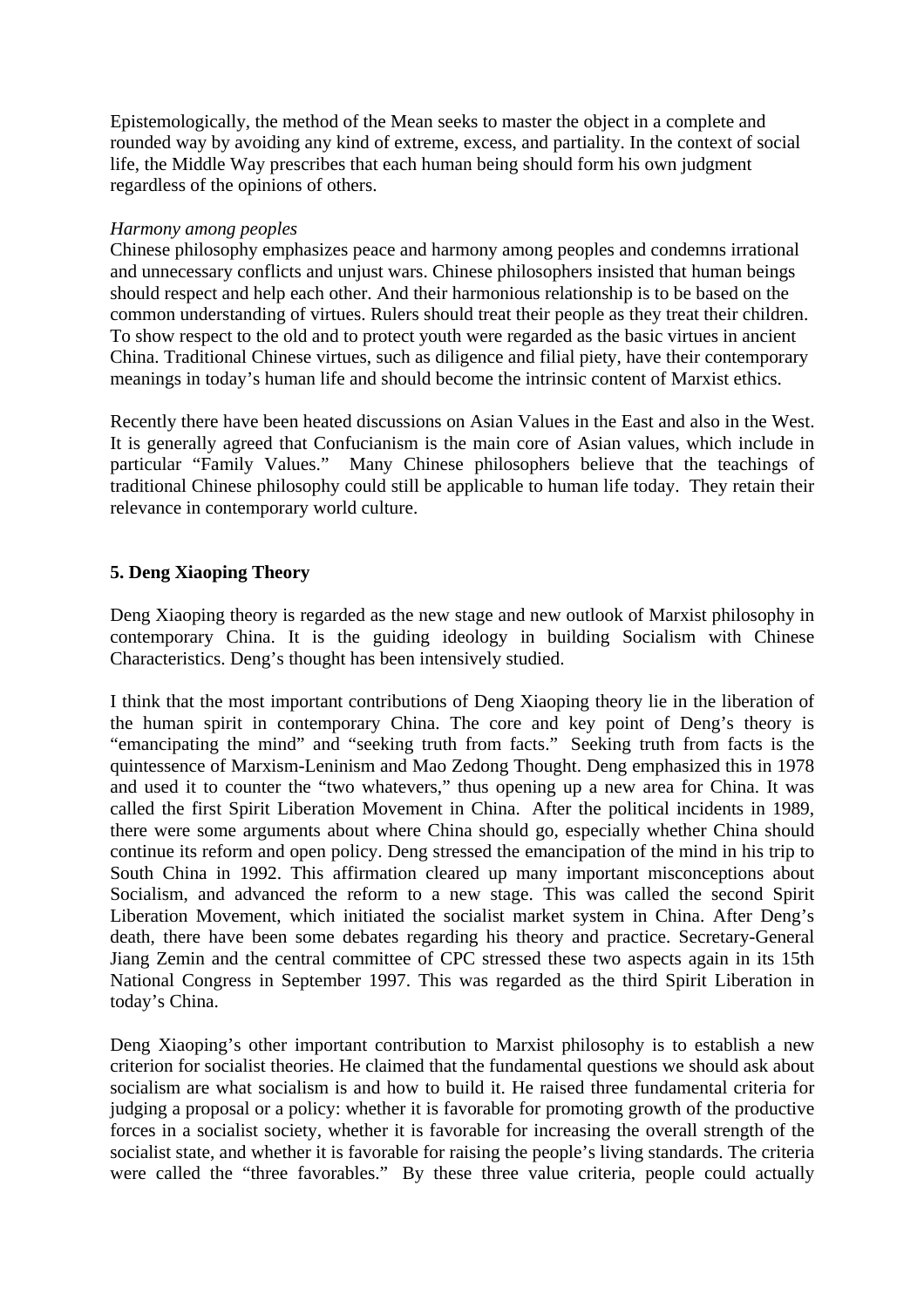evaluate all social policy and social administration and could judge between right and wrong and between good and bad.

Deng Xiaoping theory is a system with rich contents. He has greatly contributed to the contemporary development of China. His philosophical ideas give us enlightenment although they do not complete the development of Marxist philosophy in China. Deng's theory itself should be developed in time.

#### **6. Marxism and Chinese Socialist Market System**

One special and current problem facing Chinese Marxist philosophers is how Marxist philosophy answers the challenges of constructing a socialist market economic system in China. In the past 20 years, the economic system in China has been changed from the central planning system via planned commercial system to a socialist free market system. The economy has developed rapidly. The new market system has thrown all traditional disciplines, such as philosophy, literature, and history into turmoil. As everyone knows, Marxism in China had a privileged political position in the planning of the social system. Now Marxist philosophical research has become a kind of academic research. The authority of Marxist philosophy can only be based on its content and function, depending on whether it is recognized by society. Marxist philosophers stand on the same level as other scholars. It is not only a kind of challenge but also a fair competition. This situation forces and stimulates Marxist philosophers in China to do their work better than ever. It is the motivating force underlying the development of Marxist philosophy as an academic discipline.

The socialist market economy, as a part of Chinese Marxism, is both a heritage and a development of Marxist economics. In our prior understanding of Marxism, socialism is the opposite of capitalism. The basic nature of capitalism is private ownership, free market economic system, and wealth distribution according to the ownership of capital. As the opposite of capitalism, the basic nature of socialism lies in the public ownership of capital, planned economic system, and wealth distribution according to work. The former Soviet Union, some Eastern European countries, and China had tried for many years to follow these criteria for socialism, and the consequence is not good at all. This situation led the Chinese Communist Party to re-think and re-understand Marx and Engels, especially the ideas of their later years. If one inquires more deeply into why they contrasted socialism with capitalism, one will discover that in their understanding, the highest goal of socialism is to create the higher productive forces, to get rid of social inequality, to destroy poverty, and to make all social groups richer. Socialism is thus a more advanced system than capitalism. But these ideas are not easy to actualize. Each country has to find its own effective and possible way according to its own history and reality. Only when your socialist theory succeeds can it be proved to be true socialism, and only then can your practice be accepted and followed by your people. Otherwise socialism will have no reason and no power to attract the people. Here we should insist that practice is the only criterion to judge the truth of socialism and of Marxism.

The Chinese socialist market economic system is based on following arguments.

1). Marxist socialism is not a kind of dogma but an active and practical movement. The highest goal of socialism is to develop productive forces in the most effective way. The basic doctrine of socialism is to enrich all members of society. To meet its goals, the development models of socialism in the world are not universal and unique but variable and multiple. In different countries, socialism requires different models and different ways. This is a necessary way to realize and to develop socialist theory.